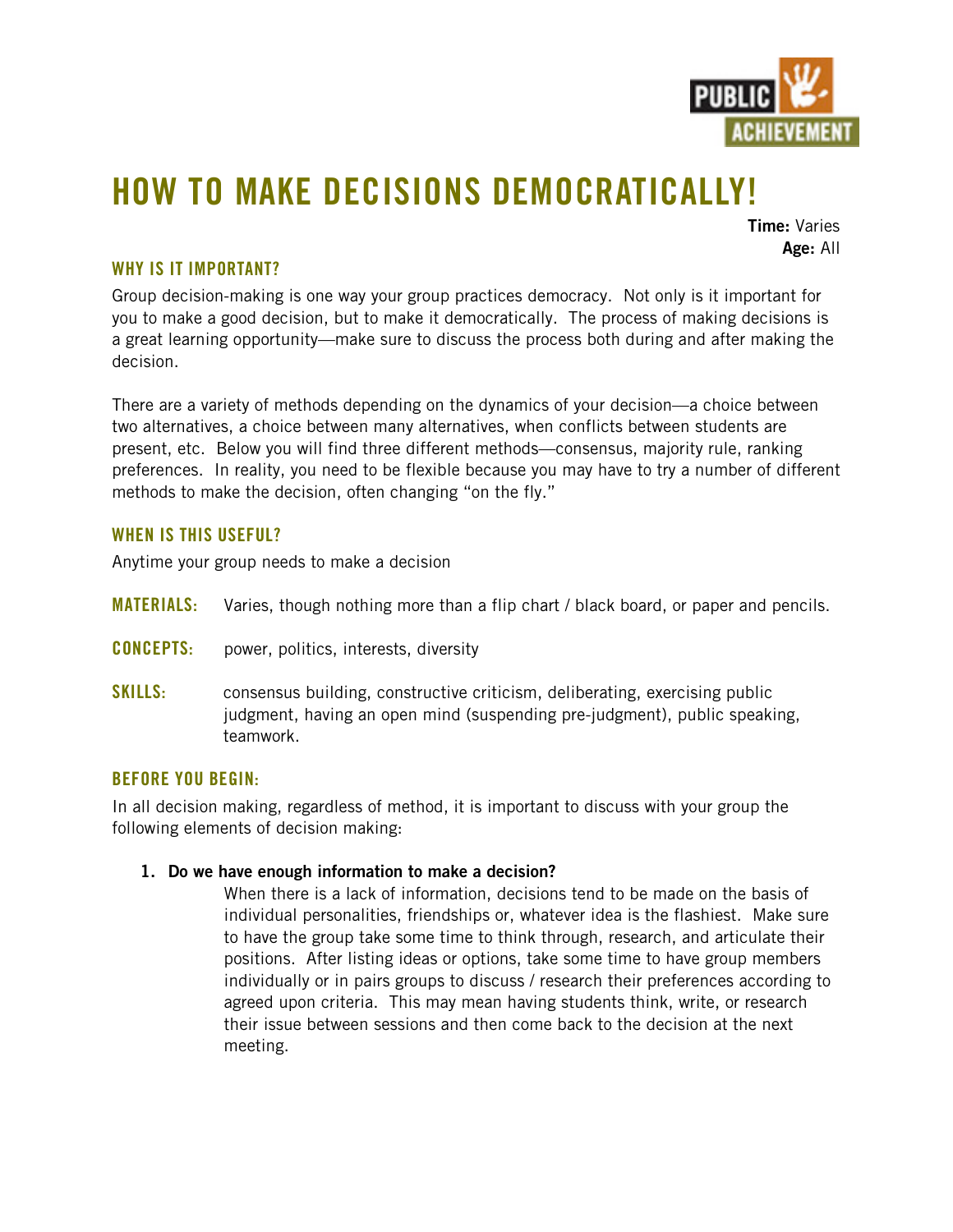

## **2. What are the criteria for making our decision?**

This can be done by the coach or the students identify the criteria themselves. Criteria will frame the discussion, research, and will end in a better decision. Examples: How is this project public? What change do we hope to bring about? What are we excited about doing? Is this project "do-able" and "winnable"?

## **3. What are the ground-rules for our deliberations?**

- a. Everyone will try to listen to and respect each others views.
- b. Everyone will have a chance to voice their opinions.
- c. Everyone will try to separate the people from the problem. Often the personalities of the group become part of the decision making process. Reinforce the need to separate ideas from people (e.g. It is okay to criticize ideas, but not people).
- d. Everyone will try to focus on interests, not positions. When negotiating, often people will establish their "bargaining position" (e.g. How much do you want? How about \$50.00? I can give you \$25.00. How about \$35? etc.). Instead of focusing on positions, try to keep in mind what each party's self-interests are in their proposals. This allows for greater possibilities of reaching a decision that benefits everyone.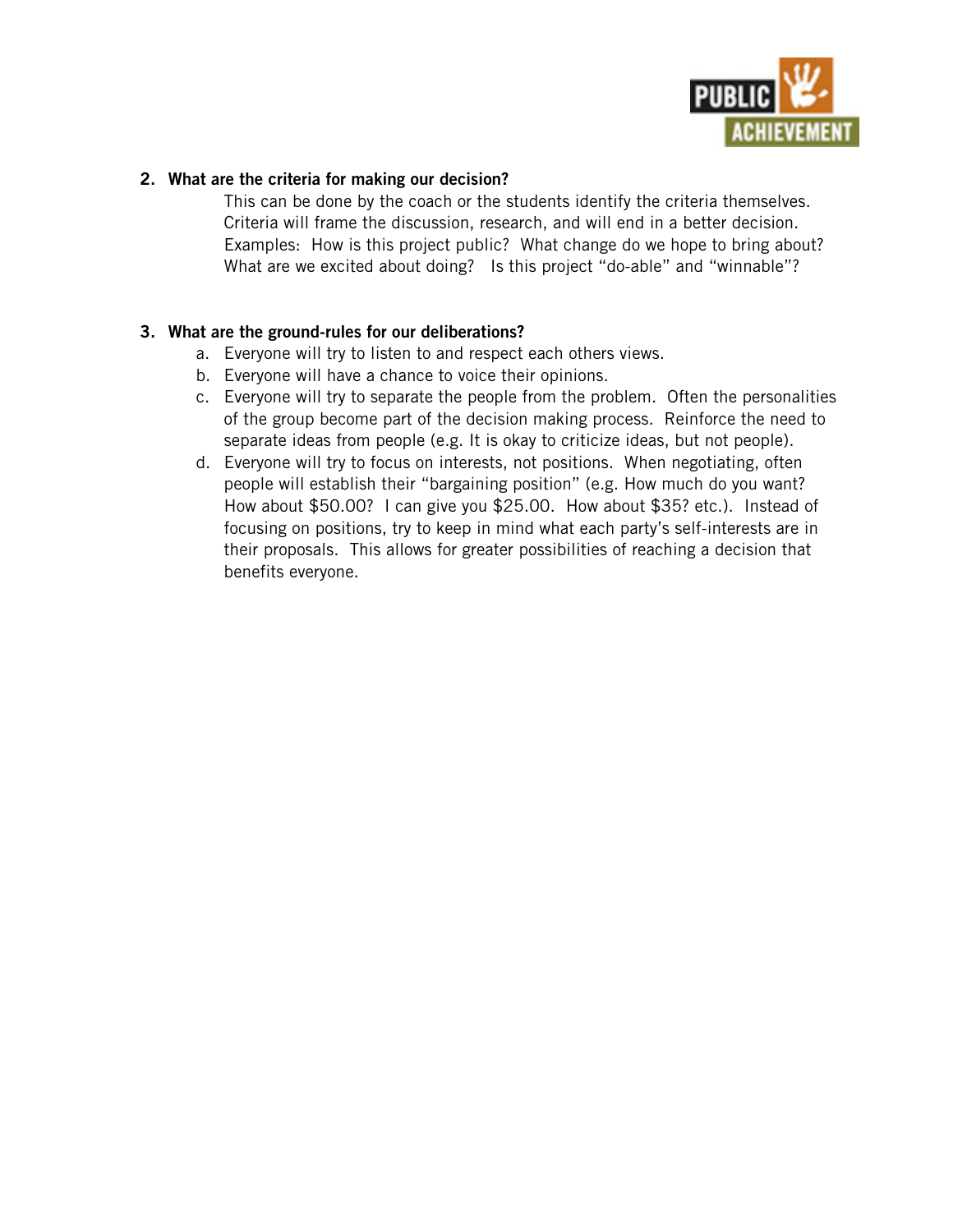

## **METHOD #1: CONSENSUS**

Consensus is the process in which every member of the group agrees on the decision (unanimous). This is typically a process of talking about the issue until a consensus is reached.

#### **Positives:**

Everyone agrees on the decision, has ownership Allows minority views to be heard May improve group dynamics Can the teach the art of compromising

#### **Negatives:**

Takes a long time Sometimes decisions are made to appease stubborn members who "hold out" the longest May hurt group dynamics if people feel like they were forced to agree

#### **STEPS/TIPS:**

With all decision making, it is best to discuss / go over ground rules before you start.

- o Additional ground rules for consensus:
	- 1. The goal is to make a unanimous decision (everyone agrees)
	- 2. We recognize that there may be a deadlock. If we are forced due to time limits to make a decision, dissenters can register their views without blocking consensus.

After an idea or possible decision has been proposed, give everyone a chance to state their opinion, ask questions about the proposal, and/or offer their own proposal. Identify disagreements

Ask for possible ways to compromise on disagreements, negotiate differences Look for alternatives ways to resolve conflict, or alternative choices that "side-step" the conflict. If alternatives are found, make sure that everyone agrees.

If there is deadlock and you are forced to make a decision because of time constraints, allow dissenters to register their dissent.

#### **EVALUATION:**

- o What was it like to be part of this process?
- o If disagreements, ask students to reflect on how they addressed them.
- o Did people change their views? Why?
- o How was power exercised in this process?
- o Was the process fair?
- o Are there better ways to make a decision?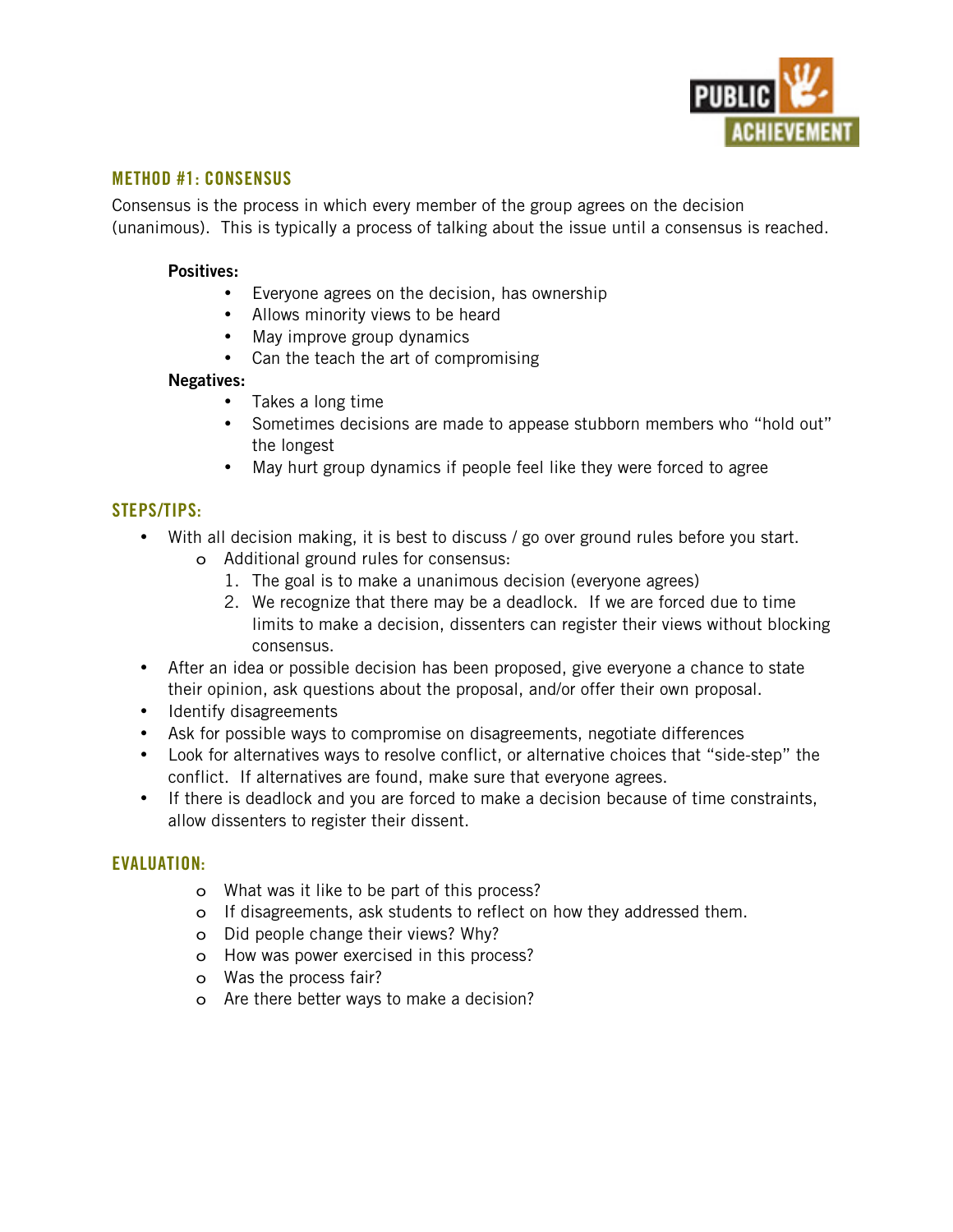

## **METHOD #2: MAJORITY RULE**

Majority rule is the system that many people are used to in institutional politics. It typically involves voting, with the majority vote determining the decision.

#### **Positives:**

Efficient way to make a decision

Speaking opportunities are equal

Can the teach the art of compromising

Group can determine the procedures of debate, decision

#### **Negatives:**

"Losers" may feel left out Speaking opportunities my be limited Procedures can be manipulated Can be experienced as zero-sum game

## **STEPS/TIPS:**

With all decision making, it is best to describe ground rules before you start.

- o Additional ground rules for majority rule:
	- 1. There may be a time-limit on discussion. This can be determined by group (again by majority) or facilitator. Groups can also vote to extend discussion.
	- 2. The decision will be made on the basis of majority vote.
	- 3. Group decides how to count votes—secret ballot, hands, voice, etc.

Try to alternate opposing views, try to allow for as many voices as possible within time limits

Identify disagreements

Amendments or alternatives can be proposed, group can vote if they want to decide on amended or alternative proposals

### **EVALUATION:**

- o What was it like to be part of this process?
- o What was it like to be on the winning side? What was it like to be on the losing side?
- o Who had power in this decision?
- o Was the process fair?
- o Are there better ways to make a decision?

#### **ALTERNATIVES:**

Divide the work: Sometimes there may be three distinct blocks of preferences (i.e. three people want option #1, four people want option #2, and four people want option #3. Sometimes it is best to move ahead with different sub-groups working on different mini-projects.

Do the second choice later: If the two top choices are related, sometimes it makes sense to do them sequentially.